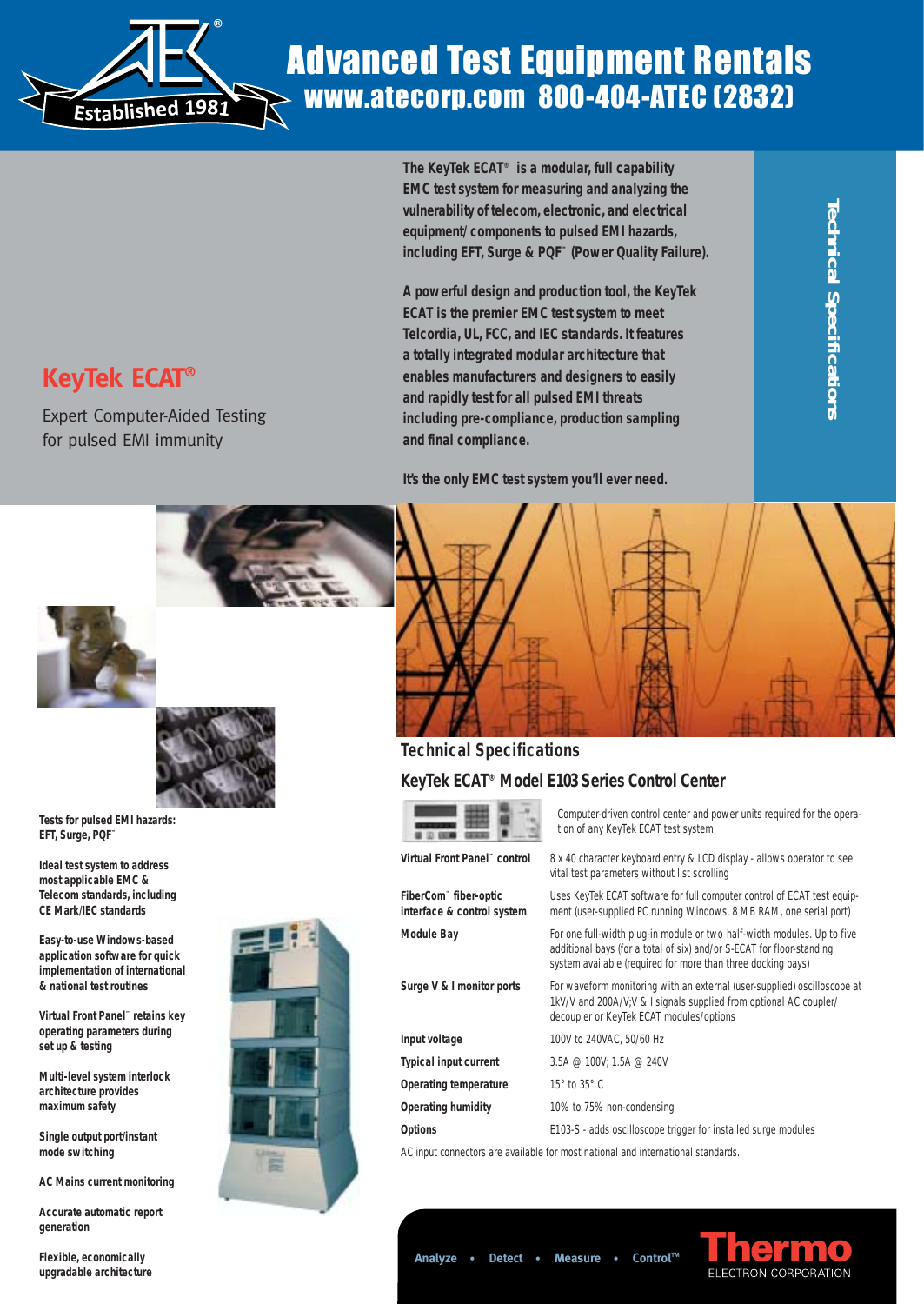## **TRUE-EFT™ SIMULATOR MODULES**

## **KeyTek ECAT® Model E411**



EFT/Noise Burst simulator for testing in accordance with IEC 61000-4-4 Edition 2 to 4.4kV.

plug-in module (if no other half-width

module is ordered)

**Coupler/decoupler** Model E455X

|  | KeyTek ECAT Model E421 |  |
|--|------------------------|--|
|  |                        |  |



**ELECTRICAL**

EFT/Noise™ Burst Simulator for IEC 61000-4-4 Edition 2 to 8kV

|                                                                                                      |                                                                      | <b>Burst Polarity</b>              | Positive, negative, alternating                                      |
|------------------------------------------------------------------------------------------------------|----------------------------------------------------------------------|------------------------------------|----------------------------------------------------------------------|
| <b>ELECTRICAL</b>                                                                                    |                                                                      | <b>Burst Voltage</b>               | 200V to 8.0kV, ±10%; 5V resolution                                   |
| <b>Burst Polarity</b>                                                                                | Positive, negative, alternating                                      | <b>Burst Frequency</b>             | Adjustable from 1kHz to 1MHz up to 4.4kV;                            |
| <b>Burst Voltage</b>                                                                                 | 200V to 4.4kV                                                        |                                    | 1kHz to 250kHz from 4.4kV to 8.0kV                                   |
| <b>Burst Voltage Resolution</b>                                                                      | 5V                                                                   | <b>Burst Duration</b>              | 1.0ms to 20ms: 1.0ms resolution                                      |
| <b>Burst Voltage Tolerance</b><br>$\pm 10\%$ of setting with no load $\div$ 2 with 50 $\Omega$ load; |                                                                      | <b>Period Between Bursts</b>       | Adjustable from 300ms to 5s; 1ms resolution                          |
|                                                                                                      | $\pm 20\%$ of setting                                                | <b>Burst Test Length</b>           | 1 to 360 sec.; 1 sec. resolution                                     |
| <b>Burst Frequency</b>                                                                               | Adjustable from 1kHz to 1MHz up to 4.4kV                             |                                    | 1 to 240 min.: 1 min. resolution<br>1 to 24 hours: 1 hour resolution |
| <b>Burst Duration</b>                                                                                | 1.0ms to 20ms; 1.0ms resolution or 1 to 200 pulses                   | <b>Wait Time Between Tests</b>     | 1 to 360 sec.: 1 sec. resolution                                     |
| <b>Period Between Bursts</b>                                                                         | Adjustable from 300ms to 5s; 1ms resolution                          |                                    | 1 to 240 min.: 1 min. resolution<br>1 to 24 hours: 1 hour resolution |
| <b>Burst Test Length</b>                                                                             | 1 to 360 sec.: 1 sec. resolution<br>1 to 240 min.: 1 min. resolution | <b>Voltage Monitor</b>             | Built-in; 150MHz bandwidth                                           |
|                                                                                                      | 1 to 24 hours: 1 hour resolution                                     | <b>Minimum System Requirements</b> | E100 series control center                                           |
| <b>Wait Time Between Tests</b>                                                                       | 1 to 360 sec.: 1 sec. resolution<br>1 to 240 min.: 1 min. resolution | Coupler/decoupler                  | See Model E455X                                                      |
|                                                                                                      | 1 to 24 hours: 1 hour resolution                                     | <b>Options</b>                     | E421-2MHz - increases EFT burst frequency to                         |
| <b>Voltage Monitor</b>                                                                               | Built-in: 150MHz bandwidth                                           |                                    | $2MHz @ E421-CH - adds Chirp$                                        |
| <b>Minimum System Requirements</b>                                                                   | E100 Series control center with blank                                |                                    | CCL - capacitive coupling clamp per IEC 61000-4-4                    |

Note: For any combination of frequency, duration and period, the number of pulses can not exceed 600 per second and 200 per burst.

## **KeyTek ECAT Model E422**



EFT/Noise™ Burst Simulator with built-in, single phase AC mains coupler/decoupler for IEC 61000-4-4 Edition 2 to 8kV

#### **Model E422 features all Specifications and Options noted in Model E421 (please see above)**

| PLUS:                       |                                                                                                                                      |
|-----------------------------|--------------------------------------------------------------------------------------------------------------------------------------|
| COUPLER/DECOUPLER           |                                                                                                                                      |
| <b>Coupling Capacitors</b>  | 33nf per line                                                                                                                        |
| Voltage                     | $0-250$ V DC or AC rms                                                                                                               |
| Current                     | 16A continuous (actual AC line current capability<br>may be reduced if a connector style having a lower<br>current rating is chosen) |
| <b>Coupling Modes</b>       | Software selectable                                                                                                                  |
| Line Sync                   | Software selectable 0-360°                                                                                                           |
| Line Sync Accuracy          | $+15^\circ$                                                                                                                          |
| Minimum System Requirements | E100 series control center                                                                                                           |

Note: For any combination of frequency, duration and period, the number of pulses cannot exceed 600 per second and 200 per burst.

**Options** E411-2MHz - increases EFT burst frequency to 2MHz @ </= 3kV E411-CH - adds Chirp CCL - capacitive coupling clamp per IEC 61000-4-4

## **KeyTek ECAT® Model E412**



EFT/Noise Burst simulator with built-in, single phase AC mains coupler/decoupler for testing in accordance with IEC 61000-4-4 Edition 2 to 4.4kV

**Model E412 features all Specifications and Options noted in Model E411 (please see above)** 

#### **PLUS:**

#### **COUPLER/DECOUPLER**

| <b>Coupling Capacitors</b>         | 33nf per line                         |
|------------------------------------|---------------------------------------|
| Voltage                            | $0.277/250*$ AC rms or DC             |
| Current                            | 16A continuous*                       |
| <b>Coupling Modes</b>              | Software selectable                   |
| Line Sync                          | Software selectable 0-360°            |
| Line Sync Accuracy                 | $+15^\circ$                           |
| <b>Minimum System Requirements</b> | E100 Series control center with blank |

plug-in module (if no other half-width module is ordered)

\*The actual AC mains voltage and current limit is based on the mains connector selected.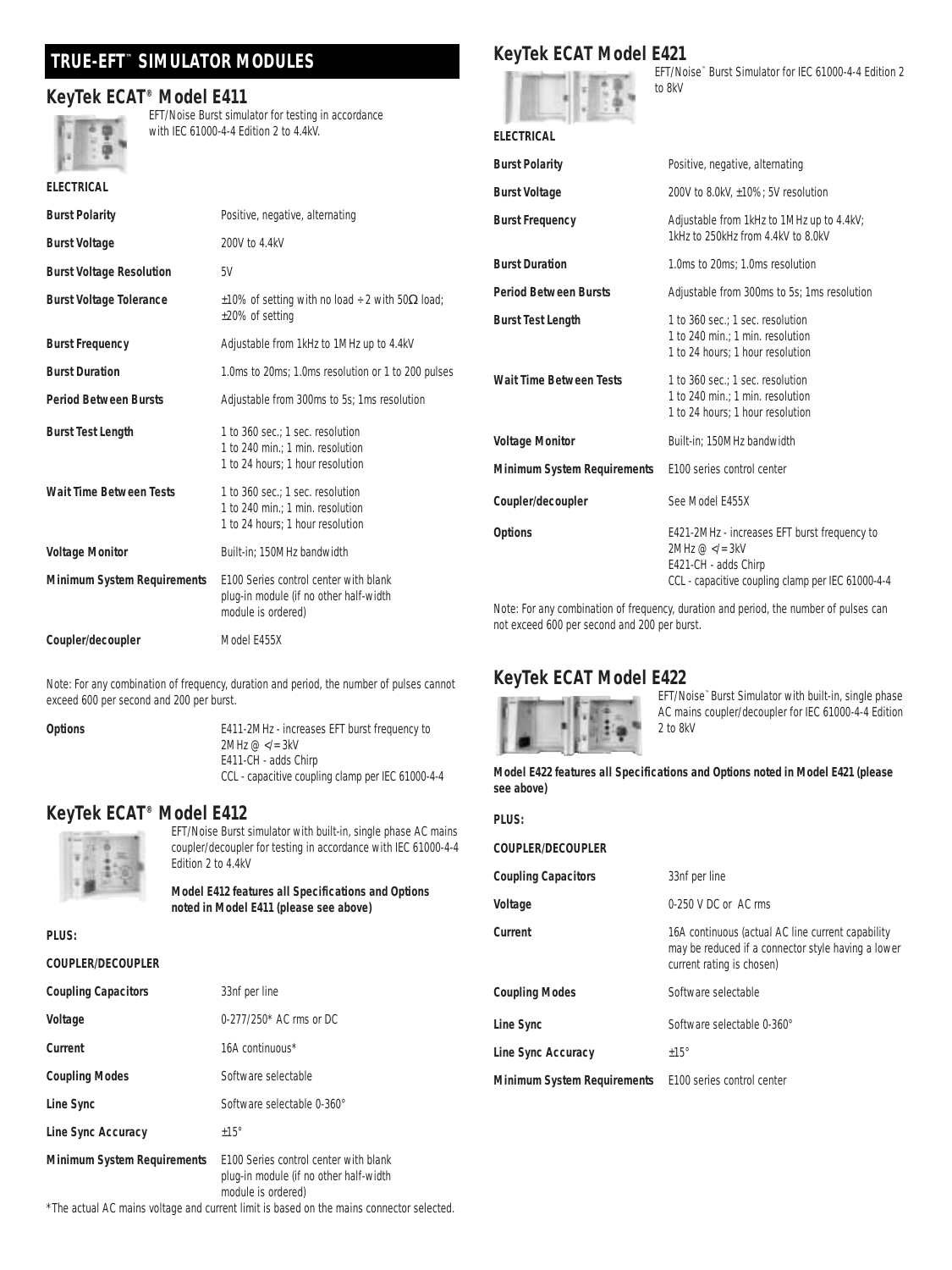## **SURGE SIMULATOR MODULES**

## **KeyTek ECAT® Model E501B**



Plug-in combination wave surge simulator to produce the combination waves required by IEC 6100-4-5, ANSI/IEEE C62.41 Cat. B and UL 1449 (8/98) at 3kA

| <b>ELECTRICAL</b>                                       |                                                                                                                                                                                        |
|---------------------------------------------------------|----------------------------------------------------------------------------------------------------------------------------------------------------------------------------------------|
| <b>Open-Circuit Voltage</b>                             | 1.2/50us, 200V - 6.6kV -5 +10% in 1 volt steps                                                                                                                                         |
| <b>Short-Circuit Current</b>                            | 8/20us, 100A - 3.3kA -0 +10% with 2 ohm effective<br>source impedance. With a 12 ohm effective<br>source impedance, the peak short-circuit current =<br>open-circuit voltage $\div$ 12 |
| <b>Rise Time Tolerance</b>                              | $\pm 30\%$ for voltage; $\pm 20\%$ for current                                                                                                                                         |
| <b>Duration Tolerance</b>                               | $+20%$                                                                                                                                                                                 |
| may be reduced when coupling with multiple lines to PE. | Note: When used with a three-phase coupler/decoupler, the voltage waveform durations                                                                                                   |

| <b>Surge Repetition Rate</b>       | 1 shot/12 seconds                                                                                     |
|------------------------------------|-------------------------------------------------------------------------------------------------------|
| Line Sync Accuracy                 | ±15° with optional coupler/decoupler                                                                  |
| <b>Minimum System Requirements</b> | E100 Series control center with blank<br>plug-in module (if no other half-width<br>module is ordered) |
| <b>Options</b>                     | E501B-VI - adds voltage and current monitoring                                                        |

## **KeyTek ECAT® Model E502B**



Plug-in module to produce the telecommunications surge wave required by IEC 61000-4-5, FCC Part 68 and ITU Rec K.17, K.20, and K.21 (formerly CCITT)

#### **ELECTRICAL**

| <b>Open-Circuit Voltage</b>        | 10/700us and 0.5/700us, 200V - 6.6kV ±10% in 1<br>volt steps.10/700µs waveform meets both IEC<br>and FCC Part 68 9/720us requirements. Tighter<br>tolerances for front time and duration ensure<br>compliance with both requirements |
|------------------------------------|--------------------------------------------------------------------------------------------------------------------------------------------------------------------------------------------------------------------------------------|
| <b>Short-Circuit Current</b>       | Open-circuit voltage $\div$ 15 with 0 ohm effective<br>source impedance; open-circuit voltage $\div$ 40 with<br>25 ohm effective source impedance. Tolerance is<br>$-0/+10%$                                                         |
| Front time tolerance               | Voltage: 7.0us to 11.7us<br>Current: $5.0\mu s \pm 30\%$                                                                                                                                                                             |
| <b>Duration</b>                    | Voltage: 576µs to 840µs<br>Current: 320µs ±20%                                                                                                                                                                                       |
| <b>Surge Repetition Rate</b>       | 1 shot/18 seconds                                                                                                                                                                                                                    |
| <b>Minimum System Requirements</b> | F100 Series control center with blank<br>plug-in module (if no other half-width<br>module is ordered)                                                                                                                                |
| <b>Options</b>                     | E502B-VI - adds voltage and current monitoring                                                                                                                                                                                       |
|                                    |                                                                                                                                                                                                                                      |

## **KeyTek ECAT® Model E503**



Plug-in module to produce the ring waves specified by ANSI/IEEE C62.41 Cat. A and B, and various UL standards, including UL 864

#### **WAVEFORMS**

| Voltage Rise Time                  | $0.5 \mu s + 30\%$                                                                                                                                                                                                                                                              |
|------------------------------------|---------------------------------------------------------------------------------------------------------------------------------------------------------------------------------------------------------------------------------------------------------------------------------|
| <b>Ringing Frequency</b>           | 100kHz $\pm$ 20%.<br>40% decay per peak                                                                                                                                                                                                                                         |
| <b>Open-Circuit Voltage</b>        | $200V - 6.6kV \pm 10\%$                                                                                                                                                                                                                                                         |
| <b>Short-Circuit Current</b>       | Selectable at 200A max. or 500A max when the<br>open-circuit voltage is set to 6.0kV. (Actual short-<br>circuit current at other voltage settings will be<br>open-circuit voltage $\div$ 30 when 200A is selected<br>and open-circuit voltage $\div$ 12 when 500A is selected.) |
| <b>Surge Repetition Rate</b>       | 1 shot/9 seconds                                                                                                                                                                                                                                                                |
| Line Sync accuracy                 | $\pm 15^{\circ}$ with optional coupler/decoupler                                                                                                                                                                                                                                |
| <b>Minimum System Requirements</b> | E100 Series control center with blank<br>plug-in module (if no other half-width<br>module is ordered)                                                                                                                                                                           |
| Options                            | E503-VI - adds voltage and current monitoring                                                                                                                                                                                                                                   |

## **KeyTek ECAT® Model E504A**



**WAVEFORMS**

Plug-in module to produce the combination wave required by UL 1449 (some devices must also be tested using the E501A surge module)

| <b>Open-Circuit Voltage</b>        | 1.2/50 $\mu$ s, 0 - 6.6kV $\pm$ 5% in 1 volt steps                                                                                                                                                                                                                                                                          |
|------------------------------------|-----------------------------------------------------------------------------------------------------------------------------------------------------------------------------------------------------------------------------------------------------------------------------------------------------------------------------|
| <b>Short-Circuit Current</b>       | $8/20\mu s$ , selectable at 125A, 500A and 750A $\pm 10\%$<br>when the open-circuit voltage is set to 6.0kV.<br>(Actual short-circuit current = open-circuit voltage $\div$<br>48 when 125A is selected; open-circuit voltage $\div$ 12<br>when 500A is selected, and open-circuit voltage = $8$<br>when 750A is selected.) |
| <b>Front Time Tolerance</b>        | $\pm 30\%$ for voltage; $\pm 20\%$ for current                                                                                                                                                                                                                                                                              |
| <b>Duration Tolerance</b>          | ±20% (Note: When used with an AC mains coupler<br>/decoupler, open-circuit voltage wave durations may<br>be significantly reduced when certain coupling<br>modes are selected.)                                                                                                                                             |
| <b>Surge Repetition Rate</b>       | 1 shot/12 seconds                                                                                                                                                                                                                                                                                                           |
| Line Sync Accuracy                 | $\pm 15^{\circ}$ with optional AC mains: coupler/decoupler                                                                                                                                                                                                                                                                  |
| <b>Minimum System Requirements</b> | E100 series control center                                                                                                                                                                                                                                                                                                  |
| <b>Options</b>                     | E504A-VI - adds voltage and current monitoring                                                                                                                                                                                                                                                                              |
|                                    |                                                                                                                                                                                                                                                                                                                             |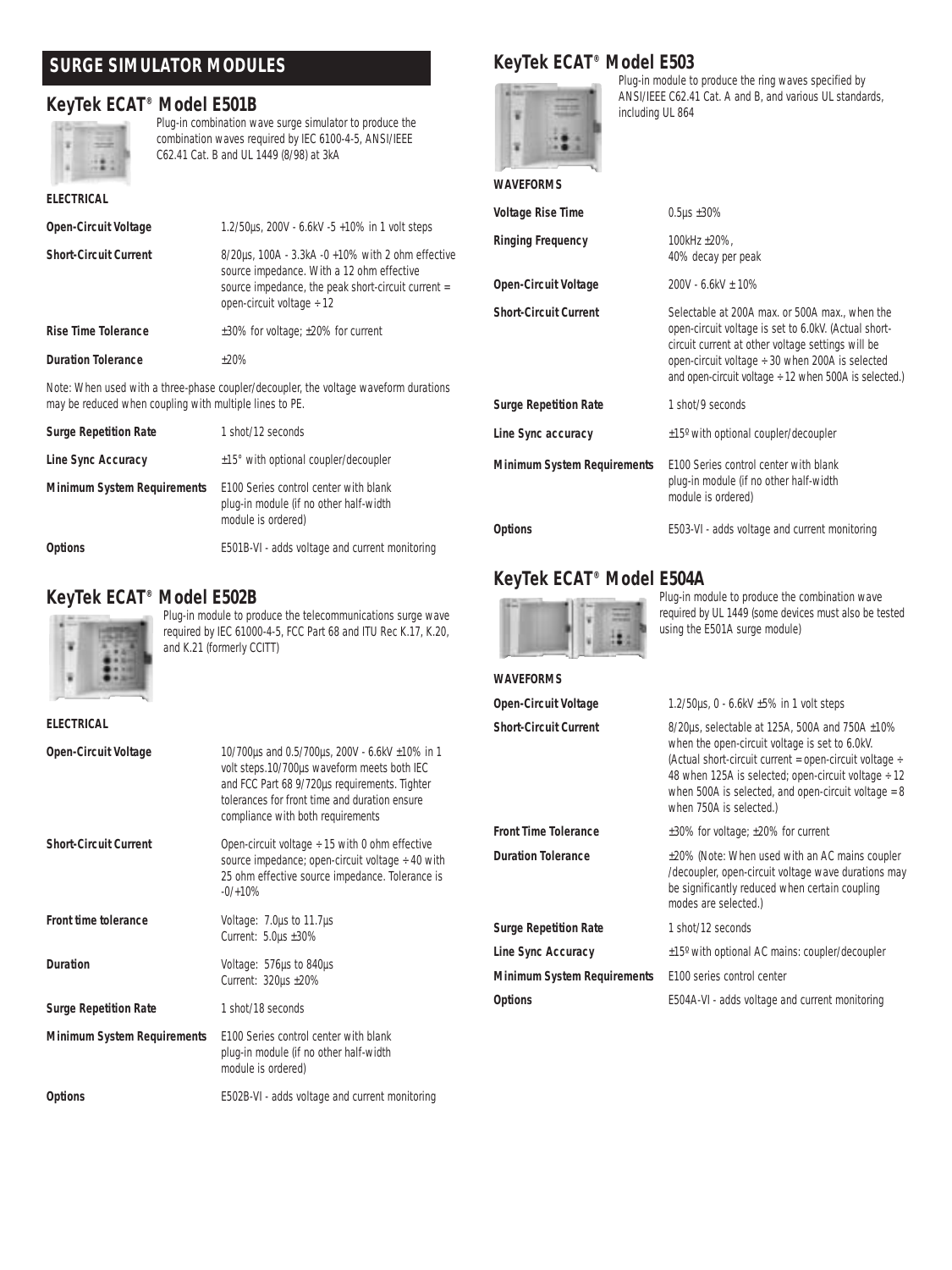## **KeyTek ECAT® Model E505A**



Plug-in module that produces the lightning surge waveforms required by FCC Part 68

## **KeyTek ECAT® Model E508 and E508-12P**



**E508 WAVEFORMS**

| 181       |  |  |
|-----------|--|--|
| $-11 - 1$ |  |  |
| $+ +$     |  |  |
| 1.8.7     |  |  |
| $-11-1$   |  |  |

Plug-in modules to produce the 10/360us surges required by Telcordia GR-1089 CORE

**Open-Circuit Voltage** 10/360us, 50-1100V, -0/+15% in 1 volt steps.

| <b>ELECTRICAL</b>                  |                                                                                                                                           |
|------------------------------------|-------------------------------------------------------------------------------------------------------------------------------------------|
| <b>Waveforms</b>                   | $<$ 10/>160 $\mu$ s, 50-1650V $\pm$ 10%; peak short-circuit<br>current is 200A, -0% +10% when the open-circuit<br>voltage is set to 1500V |
|                                    | $<$ 10/>560 $\mu$ s, 50-880V ±10%; peak short-circuit<br>current is 100A, -0% +10% when the open-circuit<br>voltage is set to 800V        |
|                                    | $<$ 2/>10 $\mu$ s, 100-2750V $\pm$ 10%; peak short-circuit<br>current is 1000A, -0% +10% when the open-circuit<br>voltage is set to 2500V |
|                                    | Note: All voltage and current specifications are<br>minimum values in accordance with FCC Part 68                                         |
| <b>Surge Repetition Rate</b>       | 1 shot/18 seconds for all waves except <2/>><20µs<br>which is 1 shot/24 seconds                                                           |
| Line Sync Accuracy                 | ±15° with optional coupler/decoupler                                                                                                      |
| <b>Minimum System Requirements</b> | E100 series control center                                                                                                                |
| <b>Options</b>                     | E505A-VI - adds voltage and current monitoring                                                                                            |

## **KeyTek ECAT® Model E506-4W**



**ELECTRICAL**

Plug-in module to produce the 2/10µs surges required by Telcordia GR-1089 CORE for up to five-wire (four terminal) testing

| LLLVINVAL                          |                                                                                  |  |
|------------------------------------|----------------------------------------------------------------------------------|--|
| Waveforms                          | <2/>10us, 50-800V, 100A/terminal with 800V open-<br>circuit voltage              |  |
|                                    | <2/>10µs, 50-1500V, 100A/terminal with 1500V<br>open-circuit voltage             |  |
|                                    | $\langle 2/$ >10µs, 100-2500V, 500A/terminal with 2500V<br>open-circuit voltage  |  |
|                                    | $<$ 2/>10 $\mu$ s, 200-5000V, 500A/terminal with 5000V<br>open-circuit voltage   |  |
| <b>Tolerances</b>                  | All peak open-circuit voltages and short-circuit<br>currents are $-0\%/+20\%$    |  |
| Outputs                            | Front panel terminals for connection to T1, R1, T2,<br>R <sub>2</sub> and Ground |  |
| Surge                              | Repetition Rate: 1 shot/16 seconds                                               |  |
| <b>Minimum System Requirements</b> | E100 series control center                                                       |  |
| <b>Options</b>                     | E506-4W-VI - adds voltage and current monitoring                                 |  |

|                                    | Tip and ring outputs independent and isolated to<br>ensure true, three-terminal simultaneous testing of<br>up to 12 pair. Waveforms as defined by Telcordia<br>GR-1089-CORF                                                  |  |
|------------------------------------|------------------------------------------------------------------------------------------------------------------------------------------------------------------------------------------------------------------------------|--|
| <b>Short-Circuit Current</b>       | 100A/side -0/+15% at a voltage setting of 1.0kV                                                                                                                                                                              |  |
| <b>Front Time Tolerance</b>        | -30/+0% for voltage and current                                                                                                                                                                                              |  |
| <b>Duration Tolerance</b>          | $-0/+30%$                                                                                                                                                                                                                    |  |
| <b>Surge Repetition Rate</b>       | 1 shot/50 seconds                                                                                                                                                                                                            |  |
| E508-12P WAVEFORMS                 |                                                                                                                                                                                                                              |  |
| <b>Open-Circuit Voltage</b>        | 10/360us, 50-1100V, -0/+15% in 1 volt steps.<br>Tip and ring outputs independent and isolated to<br>insure true, three-terminal simultaneous testing of<br>up to 12 pair. Waveforms as defined by Telcordia<br>GR-1089-CORF. |  |
| <b>Short-Circuit Current</b>       | 25A/side -0/+15% at a voltage setting of 1.0kV                                                                                                                                                                               |  |
| <b>Front Time Tolerance</b>        | $-25\%/+0$ for voltage; $-30\%/+0$ for current                                                                                                                                                                               |  |
| <b>Duration Tolerance</b>          | $-0/+30%$                                                                                                                                                                                                                    |  |
| <b>Surge Repetition Rate</b>       | 1 shot/150 seconds                                                                                                                                                                                                           |  |
| <b>Minimum System Requirements</b> | E100 series control center                                                                                                                                                                                                   |  |
| <b>Options</b>                     | E508-VI - adds voltage and current monitoring                                                                                                                                                                                |  |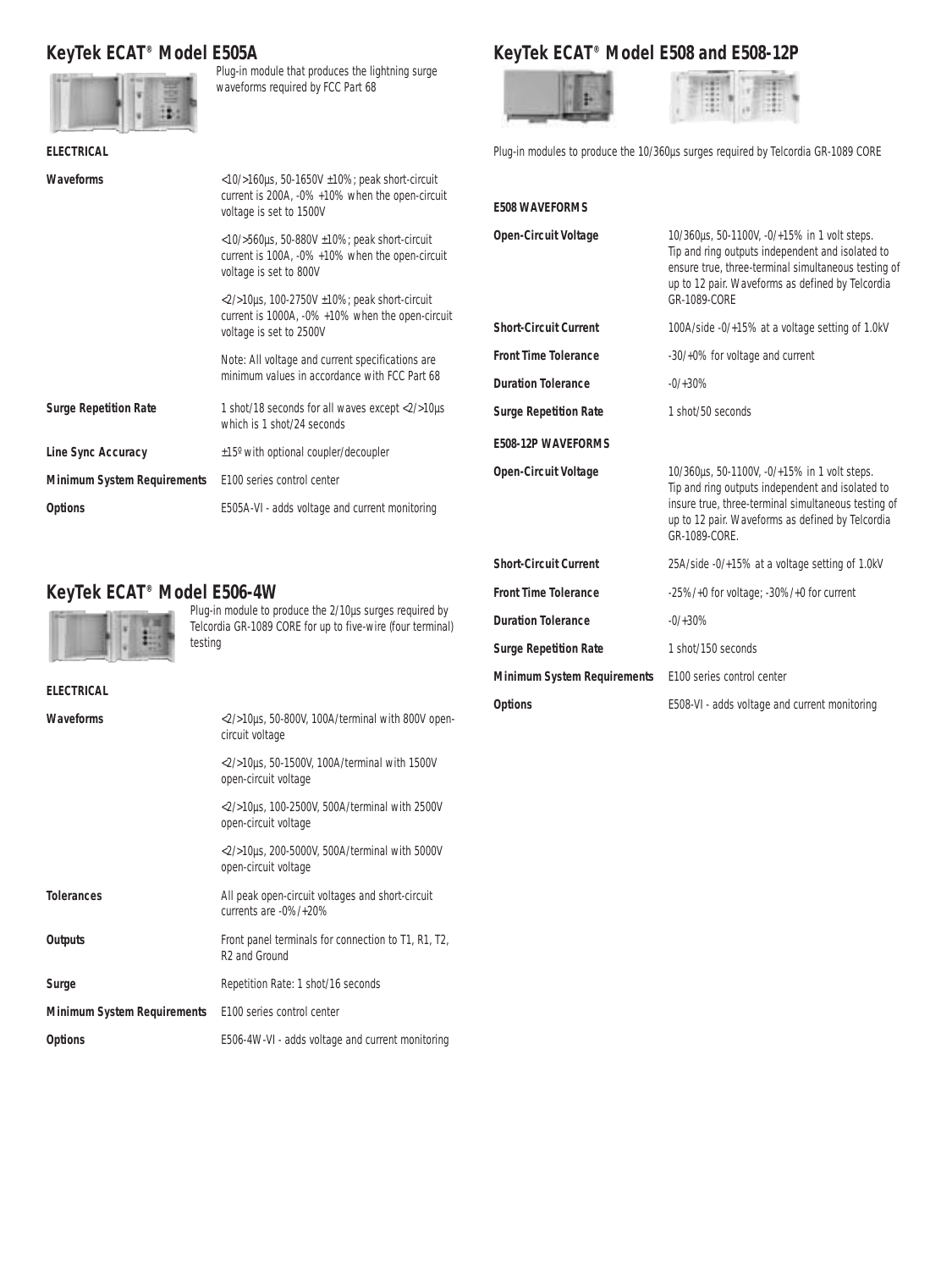## **KeyTek ECAT® Model E510A**



Plug-in module to produce combination wave specified by ANSI/IEEE C62.41 Cat. B and IEC 61000 4-5 to 10kV and 5kA

#### **Electrical Open-Circuit Voltage** 1.2/50µs, 0-10.1kV ±10% in 1 volt steps

**Short-Circuit Current** 8/20us, 0-5.05kA with 2 ohm effective source impedance, ±10%

With the additional 10 ohm resistor, the peak short-circuit current = open-circuit voltage ÷12, ±10%. (The short-circuit current waveform is modified by the additional resistance.)

| <b>Front Time Tolerance</b>                                   | $\pm 30\%$ for voltage<br>+20% for current     |
|---------------------------------------------------------------|------------------------------------------------|
| <b>Duration Tolerance</b>                                     | ±20% voltage and current                       |
| <b>Surge Repetition Rate</b>                                  | 1 shot/18 seconds                              |
| Line Sync Accuracy                                            | +15° with optional coupler/decoupler           |
| <b>Compatible Powerline</b><br><b>Coupler/Decouplers</b>      | E455x-kV, E4555, E4556                         |
| <b>Minimum System Requirements</b> E100 series control center |                                                |
| <b>Options</b>                                                | E510A-VI - adds voltage and current monitoring |

## **KeyTek ECAT® Model E511**



Plug-in module to provide combination waves to 6 kV and 5kA, as required by British Telecom standards

| FI FCTRICAL<br><b>Open-Circuit Voltage</b> | 1.2/50 $\mu$ s, 200V to 6.6kV $\pm$ 5% in 1 volt steps                                                |
|--------------------------------------------|-------------------------------------------------------------------------------------------------------|
| <b>Short-Circuit Current</b>               | 8/20us, 170A to 5.5kA with 1.2 ohm effective<br>source impedance, $±10\%$                             |
| <b>Front Time Tolerance</b>                | ±30% for voltage<br>+20% for current                                                                  |
| <b>Duration Tolerance</b>                  | $±20\%$ voltage and current                                                                           |
| <b>Surge Repetition Rate:</b>              | 1 shot/12 seconds                                                                                     |
| Line Sync Accuracy                         | $\pm 15^{\circ}$ with optional coupler/decoupler                                                      |
| <b>Minimum System Requirements</b>         | F100 Series control center with blank<br>plug-in module (if no other half-width<br>module is ordered) |
| <b>Options</b>                             | E511-VI - adds voltage and current monitoring                                                         |

## **KeyTek ECAT® Model E513**



Plug-in module to produce voltage ramps for testing surge protection components such as gas tube arrestors; meets surge simulator requirements of UL 864

| <b>WAVEFORMS</b><br><b>Voltage Ramps</b>                                               | $0.1$ kV/µs, 0.5kV/µs, 1.0kV/µs, 5.0kV/µs, 10kV/µs,<br>0.1kV/us is linear to 2.5kV; all other ramps linear to<br>3.0kV |  |
|----------------------------------------------------------------------------------------|------------------------------------------------------------------------------------------------------------------------|--|
| Note: Specified ramp rates are obtained with an open-circuit voltage setting of 3.0kV. |                                                                                                                        |  |
| <b>Voltage Durations</b>                                                               | ~65µs for 0.1kV/µs; ~40µs for 0.5kV/µs and 1kV/µs;<br>~5µs for 5kV/µs and 10kV/µs                                      |  |
| <b>Current Durations</b>                                                               | ~45µs at 0.1kV/µs; ~40µs at 0.5kV/µs and 1.0kV/µs;<br>~5µs at 5kV/µs and 10kV/µs                                       |  |
| <b>Open-Circuit Voltage</b>                                                            | 0-3000V; $\pm 5\%$ in 1 volt steps                                                                                     |  |
| <b>Short-Circuit Current</b>                                                           | 50A, $\pm$ 10% when the peak open-circuit<br>voltage is set to 3.0kV                                                   |  |
| <b>Minimum System Requirements</b>                                                     | E100 series control center with blank plug-in<br>module (if no other half-width module is ordered)                     |  |
| <b>Options</b>                                                                         | E513-VI - adds voltage and current monitoring                                                                          |  |

NOTE: To obtain linear fronts, waves are quasi-square waves with 20-25% initial overshoots beyond peak open-circuit voltages, except for the 0.1kV/µs which is roughly triangular. Undershoots range from 5 to 25%

**Open-Circuit** Open-circuit voltage waveforms

## **KeyTek ECAT® Model E514**



**WAVEFORMS**

Surge simulator for 10/1000µs current waves

| Voltage                      | vary according to the peak<br>short-circuit current level selected: |                                        |  |
|------------------------------|---------------------------------------------------------------------|----------------------------------------|--|
|                              |                                                                     |                                        |  |
|                              | Peak I                                                              | <b>Open-Circuit V</b>                  |  |
|                              | 15A                                                                 | 10/1000µs, 50-1650V ±10%               |  |
|                              | 60A                                                                 | 1kV/us linear ramp, 50-1650V           |  |
|                              | 100A                                                                | 10/1000µs, 50-1000V                    |  |
|                              | 250A                                                                | 1kV/us linear ramp, 50-1650V $\pm$ 10% |  |
| <b>Short-Circuit Current</b> | 10/1000us; software selectable at 15A,                              |                                        |  |
|                              | 60A, 100A, and 250A, ±10%                                           |                                        |  |
| <b>Rise Time Tolerance</b>   | $+30%$                                                              |                                        |  |
| <b>Duration Tolerance</b>    | $+20%$                                                              |                                        |  |

| <b>Surge Repetition Rate</b>       | 15A, 60A - 1 shot/21 seconds<br>100A, 250A - 1 shot/59 seconds |
|------------------------------------|----------------------------------------------------------------|
| <b>Minimum System Requirements</b> | E100 series control center                                     |

**Options** E514-VI: Adds voltage and current monitoring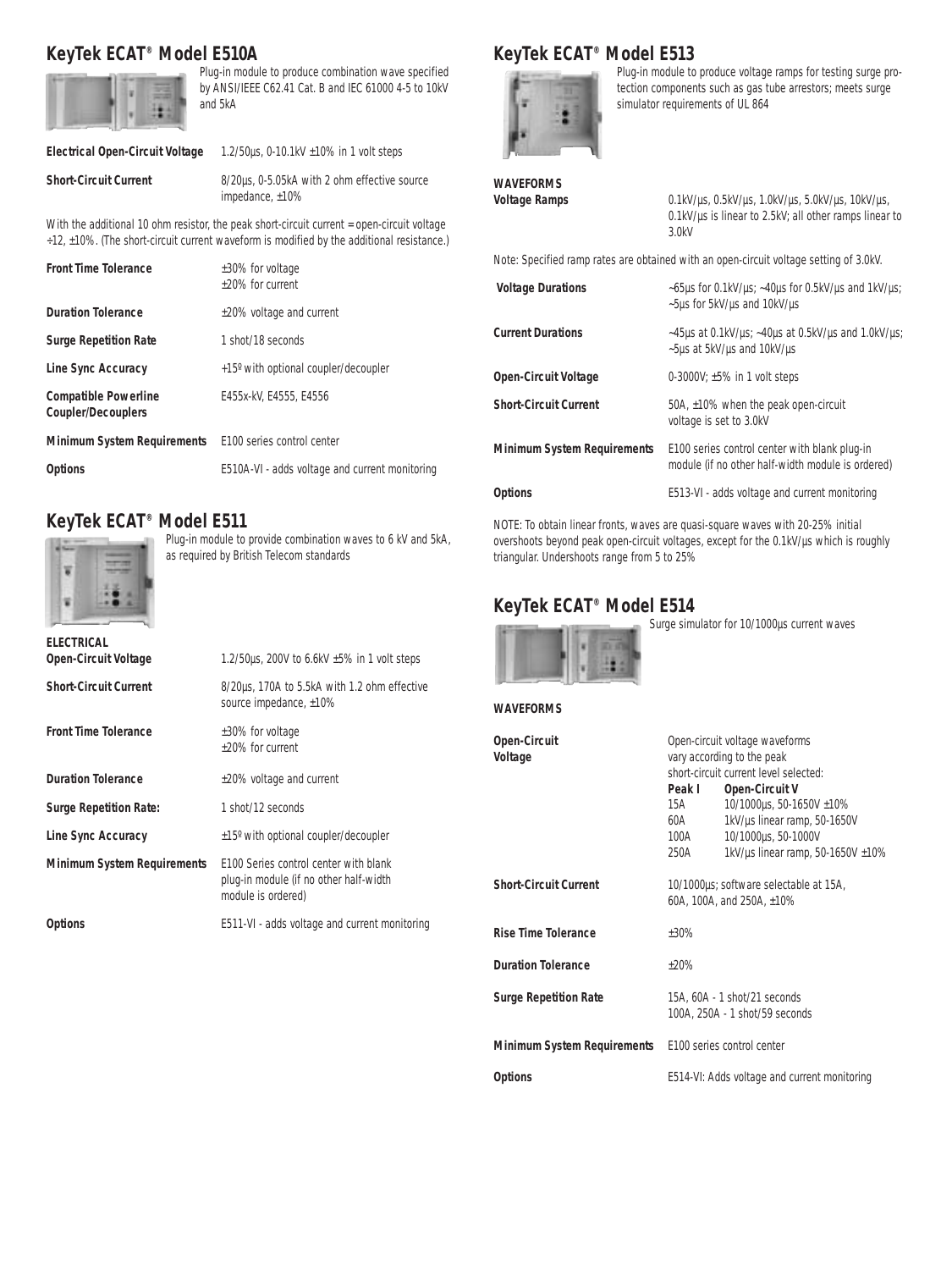## **KeyTek ECAT® Model E515**

Module to produce the 10/250µs surges required by Telcordia GR-1089-CORE



|                              | <b>ELECTRICAL</b>                                                                                                     |
|------------------------------|-----------------------------------------------------------------------------------------------------------------------|
| Waveform                     | $<$ 10/>250 $\mu$ s, 200-4000V -0/+16% peak open-circuit<br>voltage: 100-2000A<br>-0/+16% peak short-circuit current. |
| <b>Front Time Tolerance</b>  | $-60\% / +0$ for voltage;<br>$-30\% / +0$ for current                                                                 |
| <b>Duration Tolerance</b>    | $-0/+60\%$ for voltage:<br>$-0/+20\%$ for current                                                                     |
| <b>Surge Repetition Rate</b> | 1 shot/126 seconds 0 to 4kV range<br>1 shot/63 seconds 0 to 2kV range                                                 |
| Minimum System Requirements  | F100 series control center                                                                                            |
| Options                      | E515-VI - adds voltage and current monitoring                                                                         |
|                              |                                                                                                                       |

## **KeyTek ECAT® Models E521 and E522**



Surge systems that produce the high voltage, high current combination waves required by ANSI standards for service entrance and outside connected electronics; meets requirements of IEC 61000-4-5 for all exposure categories. **ECAT Model E521** includes built-in AC coupler/decoupler for single-phase lines to 480V, 32A; **ECAT Model E522** includes built-in AC coupler/decoupler for three-phase lines to 480V, 32A/phase (actual AC mains current per AC line connector limits).

#### **ELECTRICAL**

| <b>Open-Circuit Voltage</b>         | 1.2/50 µs, 200V to 20.2 kV $\pm 10\%$                                                                                                                                                             |  |
|-------------------------------------|---------------------------------------------------------------------------------------------------------------------------------------------------------------------------------------------------|--|
| <b>Short-Circuit Current</b>        | 8/20 $\mu$ s, 100A to 10.1kA $\pm$ 10%, with 2 ohm<br>effective source impedance. With a 12 ohm<br>effective source impedance, the peak short-circuit<br>current = open-circuit voltage $\div$ 12 |  |
| <b>Rise Time Tolerance</b>          | ±30% for voltage;<br>+20% for current                                                                                                                                                             |  |
| <b>Duration Tolerance</b>           | $\pm$ 20% for voltage and current                                                                                                                                                                 |  |
| <b>Surge Repetition Rate</b>        | 1 shot/30 seconds $@ \leq 10kV$<br>1 shot/minute @ >10kV                                                                                                                                          |  |
| Line Sync Accuracy:                 | $±5^{\circ}$                                                                                                                                                                                      |  |
| <b>Minimum System Requirements:</b> | E100 series control center                                                                                                                                                                        |  |
| <b>Options</b>                      | E521-VI - adds 3-wire VI monitoring plus automatic<br>software selection to Model E521                                                                                                            |  |
|                                     | E522-VI - adds 5-wire VI monitoring plus automatic<br>software selection to Model E522                                                                                                            |  |

## **KeyTek ECAT® Model E518**



Plug-in module to produce the 10/1000µs waveforms to 2kV as required by Telcordia GR-1089-CORE for both Lightning Surge and Protection Coordination. Includes HB-ECAT.

#### **ELECTRICAL**

**Waveforms** 10/1000µs, 50-600V -0/+15% peak open-circuit voltage; 100A/side -0/+15% peak short-circuit current

10/1000µs, 50-1000V -0/+15% peak open-circuit

voltage; 100A/side -0/+15% peak short-circuit current

10/1000µs, 50-2000V -0/+15% peak open-circuit voltage; 100A/side @ 1kV; 200A/side @ 2kV -0/+15% peak short-circuit current

NOTE: All voltage and current specifications are minimum values, in accordance with Telcordia GR-1089-CORE

Outputs are all true three-terminal outputs for testing either two or three-terminal devices or inputs. Outputs can be connected in parallel to double the available peak short-circuit current when testing two-terminal devices.

| Front time tolerance                                    | $-30\%/+0\%$                                                                   |
|---------------------------------------------------------|--------------------------------------------------------------------------------|
| Duration tolerance                                      | $-0/+50%$                                                                      |
| Surge repetition rate                                   | 1 shot/40 seconds at 600V and 1kV; longer charging<br>times at higher voltages |
| Minimum System Requirements: E100 series control center |                                                                                |
| <b>Options</b>                                          | E518-VI - adds voltage and current monitoring                                  |

## **SURGE COUPLER/DECOUPLERS**

#### **KeyTek ECAT® Model E551**



A single-phase AC line (power lines) coupler/decoupler for surge waves, as specified by IEC 61000-4-5.

#### **ELECTRICAL**

| Voltage                             | 250V rms AC, single-phase                                                                                                                                                                     |  |  |
|-------------------------------------|-----------------------------------------------------------------------------------------------------------------------------------------------------------------------------------------------|--|--|
| Current                             | 16A continuous with appropriate connectors (i.e.<br>Schuko or other) 15A continuous with NEMA 5-15<br>style connector used in the U.S.A.                                                      |  |  |
| <b>Coupling Mode Selection</b>      | Coupling mode selection is programmable -<br>manually from the control center, or automatically<br>using KeyTek SurgeWare™ software.                                                          |  |  |
| Monitoring                          | Monitoring and peak detection of surge voltage<br>across any two manually-selected lines. Monitoring<br>can be at the EUT or at the front panel of the<br>coupler/decoupler.                  |  |  |
|                                     | Monitoring and peak detection of surge current in<br>either High or Neutral, selected by the ECAT Control<br>Center or the computer, measured without including<br>back-filter surge current. |  |  |
| <b>Minimum System Requirements:</b> | F100 series control center and AC mains<br>surge network                                                                                                                                      |  |  |
| <b>Options</b>                      | E551-DC - allows use of surge coupler/decouplers<br>on DC power mains                                                                                                                         |  |  |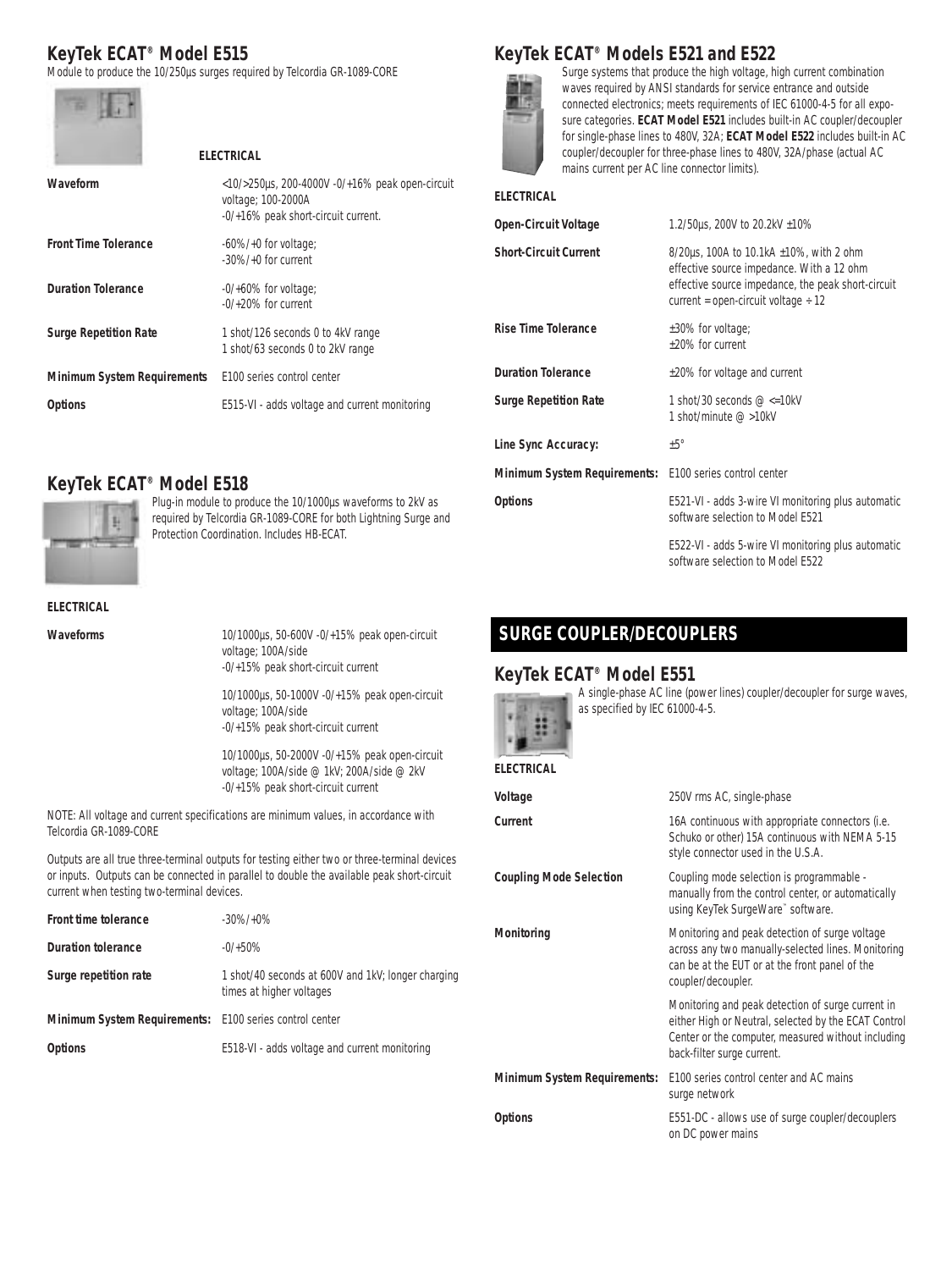## **COMBINED SURGE & EFT COUPLER/DECOUPLERS**

#### **KeyTek ECAT® Model E455x**



Single and three-phase AC line coupler/decouplers for EFT and Surge waves, as specified by IEC 61000-4-4 Edition 2 and IEC 61000-4-5

### **ELECTRICAL**

| Model           | Single or Three-phase | Voltage  | Current** per phase |
|-----------------|-----------------------|----------|---------------------|
| E4551A/E4551kV* | Single-phase          | 250V rms | $15/16A***$         |
| E4552A/E4552kV* | Single-phase          | 277V rms | 32A                 |
| E4553A/E4553kV* | Three-phase           | 480V rms | 16A                 |
| E4554A/E4554kV* | Three-phase           | 480V rms | 32A                 |
| E4555           | Three-phase           | 600V rms | 50A                 |
| E4556           | Three-phase           | 600V rms | 100A                |

\* kV version is required for operation with surge modules greater than 7kV, such as the E510A. All standard coupler/decoupler options apply

\*\* Actual current capability may be limited by the AC line connectors selected

\*\*\* Depends on connector selected. Typically 15A with U.S. NEMA connector; 16A with appropriate European style connectors

| <b>Coupling Mode</b> | Coupling mode selection is controlled manually from the control<br>selection center, or automatically using KeyTek SurgeWare" or<br>BurstWare" software. Coupling is allowed from any line to any<br>other line or combination of lines. |
|----------------------|------------------------------------------------------------------------------------------------------------------------------------------------------------------------------------------------------------------------------------------|
| Monitoring           | Monitoring and peak detection of surge voltage across any two<br>manually-selected lines. Monitoring can be at the EUT or at the<br>front panel of the coupler/decoupler.                                                                |

Monitoring and peak detection of surge current in either High or Neutral, selected by the ECAT Control Center or the computer, measured without including back-filter surge current.

| <b>Minimum</b><br><b>Requirements</b> | E100 series control center EFT or mains - coupled surge module                                                                                                                                                                                                                                                                                                                                 |            |         |
|---------------------------------------|------------------------------------------------------------------------------------------------------------------------------------------------------------------------------------------------------------------------------------------------------------------------------------------------------------------------------------------------------------------------------------------------|------------|---------|
| <b>Options</b>                        |                                                                                                                                                                                                                                                                                                                                                                                                |            |         |
| E455x-DC<br>AC.                       | Allows the E455x coupler/decoupler to be used with DC as well as<br>mains. The DC current ratings for essentially resistive loads are:                                                                                                                                                                                                                                                         |            |         |
|                                       | to 48V                                                                                                                                                                                                                                                                                                                                                                                         | to 110 V   | to 220V |
| E4551A/E4551kV                        | 15A                                                                                                                                                                                                                                                                                                                                                                                            | 5A         | 0.8A    |
| E4552A/E4552kV                        | 15A                                                                                                                                                                                                                                                                                                                                                                                            | 5A         | 0.8A    |
| E4553A/E4553kV                        | 20A                                                                                                                                                                                                                                                                                                                                                                                            | 8A         | 1.2A    |
| E4554A/E4554kV                        | 25A                                                                                                                                                                                                                                                                                                                                                                                            | 8A         | 1.2A    |
| E4555                                 | 50A                                                                                                                                                                                                                                                                                                                                                                                            | 50A (120V) | 30A     |
| E4556                                 | 100A                                                                                                                                                                                                                                                                                                                                                                                           | 50A (120V) | 30A     |
| E455x-VI                              | Enhanced V and I monitoring. Adds monitoring and peak detection of<br>surge voltage and current. Upper and lower limits can be placed on<br>surge peaks. Monitoring of 3 wires is provided in single-phase<br>systems, 5 wires in three-phase systems. Selection of the V and I<br>inputs is performed from the control center or can be made<br>automatically with SurgeWare control software |            |         |
| F455x-HV                              | Increases the AC mains voltage rating from 277V to 480V rms in the<br>E4552, and from 480V to 600V rms in the E4553 and E4554. The HV<br>option is not available in the E4551, E4555 and E4556.                                                                                                                                                                                                |            |         |
|                                       |                                                                                                                                                                                                                                                                                                                                                                                                |            |         |

**Physical** Physical size of module varies depending on model number

## **PQF™ (POWER QUALITY FAILURE) MODULES**

#### **KeyTek ECAT Models EP61 and EP62**



Plug-in modules provide swells, dips and interrupts on AC power mains in compliance with, and exceeding the requirements of IEC 61000-4-11 Edition 2. Model EP61 for single-phase AC lines to 240 RMS, 16A; Model EP62 for single-phase AC lines to 240 RMS, 32A

#### **AC INPUTS/OUTPUTS**

| Input Voltage for 100%                          | 50 to 240V at 50Hz and to 277V at 60Hz                                    |
|-------------------------------------------------|---------------------------------------------------------------------------|
| <b>Output Voltages on</b><br>the Selected Phase | 0% (open or short), 40%, 50%, 70%,<br>80%, 90%, 100%, 110%, 120% and 150% |
| <b>EP61 Output Current</b>                      | 16A at 250V; 20A at 125V*                                                 |
| <b>EP62 Output Current</b>                      | 32A at 250V: 30A at 125V*                                                 |

\*The actual AC mains voltage and current limit is based on the mains connector selected.

| <b>Inrush Current</b>               | >250A at 120V; >500A at 220-240V                                                                                                                                                |
|-------------------------------------|---------------------------------------------------------------------------------------------------------------------------------------------------------------------------------|
| <b>Event Duration</b>               | From 0.03 cycle $(10^{\circ})$ to 500 minutes;<br>maximum 12 events per cycle                                                                                                   |
| <b>Switching Times</b>              | 1-5µs into a 100 ohm load                                                                                                                                                       |
| Overshoot                           | $5\%$                                                                                                                                                                           |
| Undershoot                          | $< 5\%$                                                                                                                                                                         |
| <b>MEASUREMENTS</b>                 |                                                                                                                                                                                 |
| rms Voltage                         | 0-300V, 0.5% of range $+1\%$ of reading                                                                                                                                         |
| rms Current                         | 0-40A, 0.5% of range $+1\%$ of reading                                                                                                                                          |
| <b>Peak Current</b>                 | 0-1000A, 1% of range $+5%$ of reading                                                                                                                                           |
| <b>Inrush Current Qualification</b> | Internal, built-in circuit according to<br>IEC 61000-4-11. Automatically measures peak<br>inrush current at 90° and 270°. Peak values are<br>reported via the control software. |
| <b>Minimum System Requirements:</b> | E100 series control center                                                                                                                                                      |